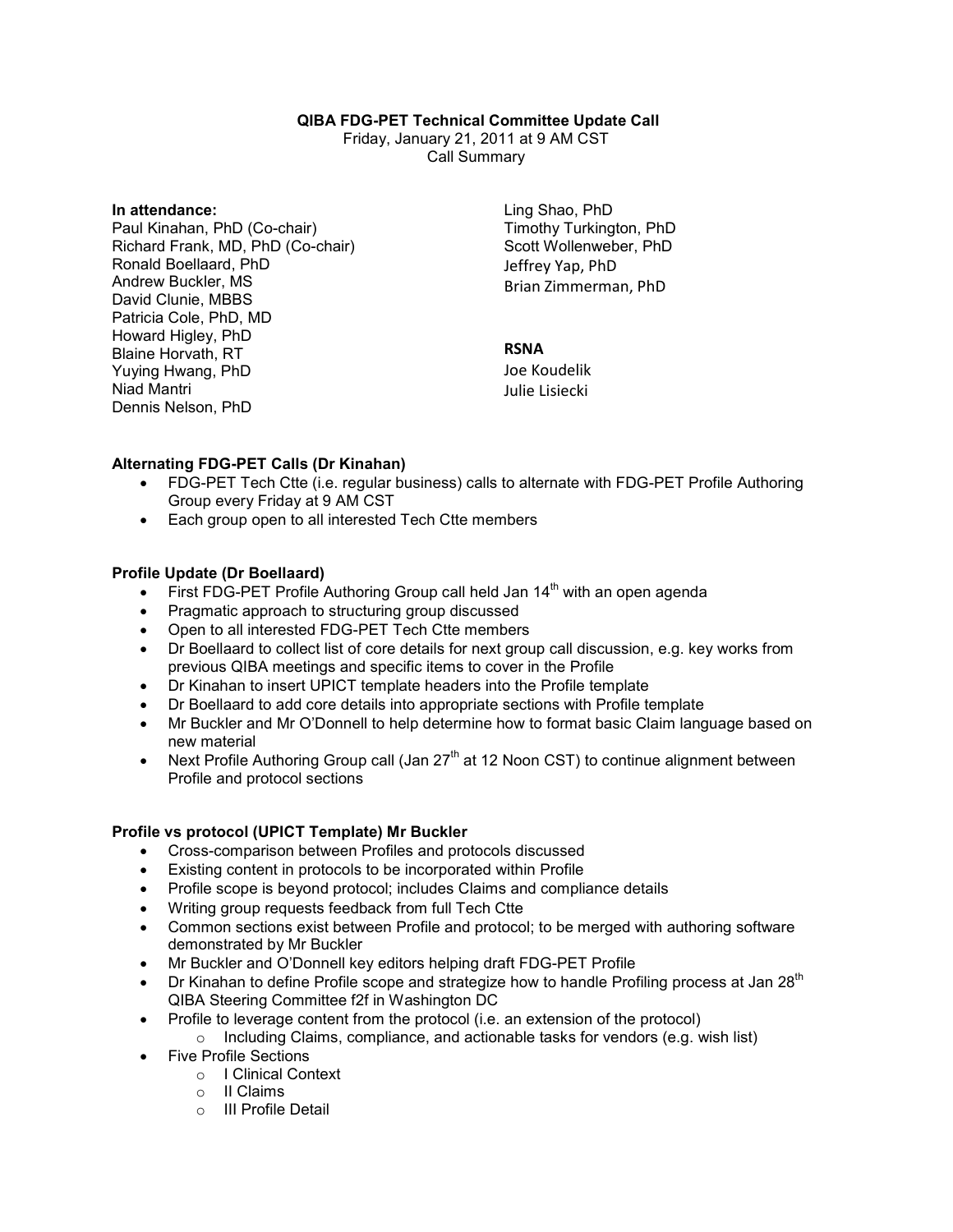- o IV Compliance Section
- o V Acknowledgements
- Authoring software tool overview by Mr Buckler
	- $\circ$  Protocol (template) assembled for an XML schema; evaluating content made easier where multiple documents can communicate without copy/pasting content, i.e. crossdocument sharing possible
	- o UPICT Template v2.0 to be in XML format
- Focused efforts needed to define criteria and parameters and actual compliance requests
- Multiple parameters and performance levels allowable

# **FDA Briefing Document Update (Mr Buckler and Dr Higley)**

- Draft document a collaboration between fNIH Biomarkers Consortium and QIBA
- Goal of Briefing Document: Assess data for FDG-PET as a response predictor in cancer therapy and diagnostic development and patient management
- First document of this type for imaging to engage the FDA BQRT (experts in institutional implementation)
- Tech Ctte currently responding to comments received from FDA BQRT specifying their expectations
- Revisiting various components now, making subtle revisions; feedback welcome to Dr Kinahan and Mr Buckler
- Comprehensive executive summary being drafted, as well as background, comparative methodology, knowledge gaps, etc
- All sections could still benefit from feedback and read-through for clarity; work still needed in the Methodology section (pgs 28-49)
- Text content to be broken-out into manageable sections; direct document mark-ups requested by Mr Buckler
- Claim language and structure of Briefing Documents establishes basic Claims
- FDA wants a general Claim; but there are limits to generalizability
- Common elements can be used to argue for a broad approach to biomarker qualification
- Basic Claim language getting concise; need to circulate for group feedback (Version 9); Mr Buckler to circulate
- Need to isolate and focus on FDG-PET Claim statements now
- Drs Kinahan and Frank to assist with document development and preparations for the eventual f2f presentation at FDA
- Expect a six- week review process
- QIBA to submit and analyze datasets; review of data required for Full Data Package needed
- Request data from pharma proposed
	- o Need for pharma to donate clinical and pre-clinical image data
- Drug correlation results between animals and human subjects
- Micro-PET study literature and pre-clinical data could be mined

# **QIBA Contract Funding Update (Dr Kinahan)**

- Modality Committees submitted ranked funding proposals to the QIBA Steering Committee for discussion
- Steering Committee meeting f2f Jan  $28<sup>th</sup>$  in Washington DC

# **Formation of Clinical Effectiveness Review Committee (Dr Kinahan)**

- Use of data demonstrating FDG-PET clinical effectiveness as a biomarker being pursued in some funding proposals
- New group being developed to study how data can be used to (essential)